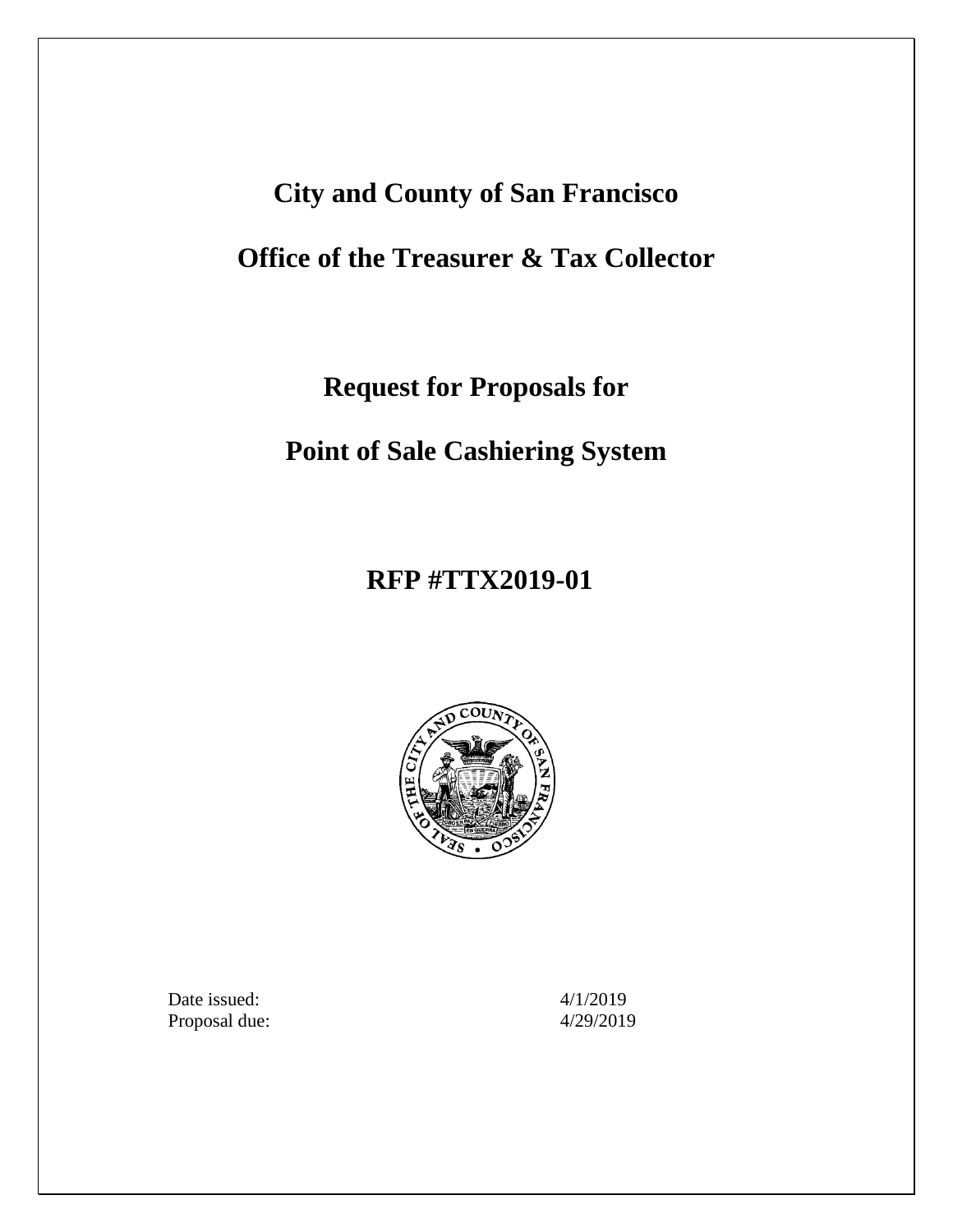#### Request for Proposals - Point of Sale Cashiering System

#### Table of Contents

| 1.0 | <b>Introduction and Schedule</b>              |                |
|-----|-----------------------------------------------|----------------|
| 2.0 | Scope of Work                                 | $\overline{4}$ |
| 3.0 | <b>Submission Requirements</b>                | 5              |
| 4.0 | Proposal Evaluation and Selection             | 6              |
| 5.0 | <b>Contract Award</b>                         | 9              |
| 6.0 | Terms and Conditions for Receipt of Proposals | 9              |
| 7.0 | <b>Contract Requirements</b>                  | 13             |
| 8.0 | <b>Protest Procedures</b>                     | 15             |

#### Separate Attachments

- A. Sample Professional Services Agreement (Form P-600)
- B. Sample SaaS Agreement (Form P-648)
- C. Sample Software License and Maintenance Agreements (Forms P-545 and P-540)

#### Respondent Submission Templates

- A. Submission Cover Sheet and Minimum Qualifications
- B. Executive Summary and Respondent Experience
- C. Project Approach
- D. Requirements Matrices
- E. Cost Workbook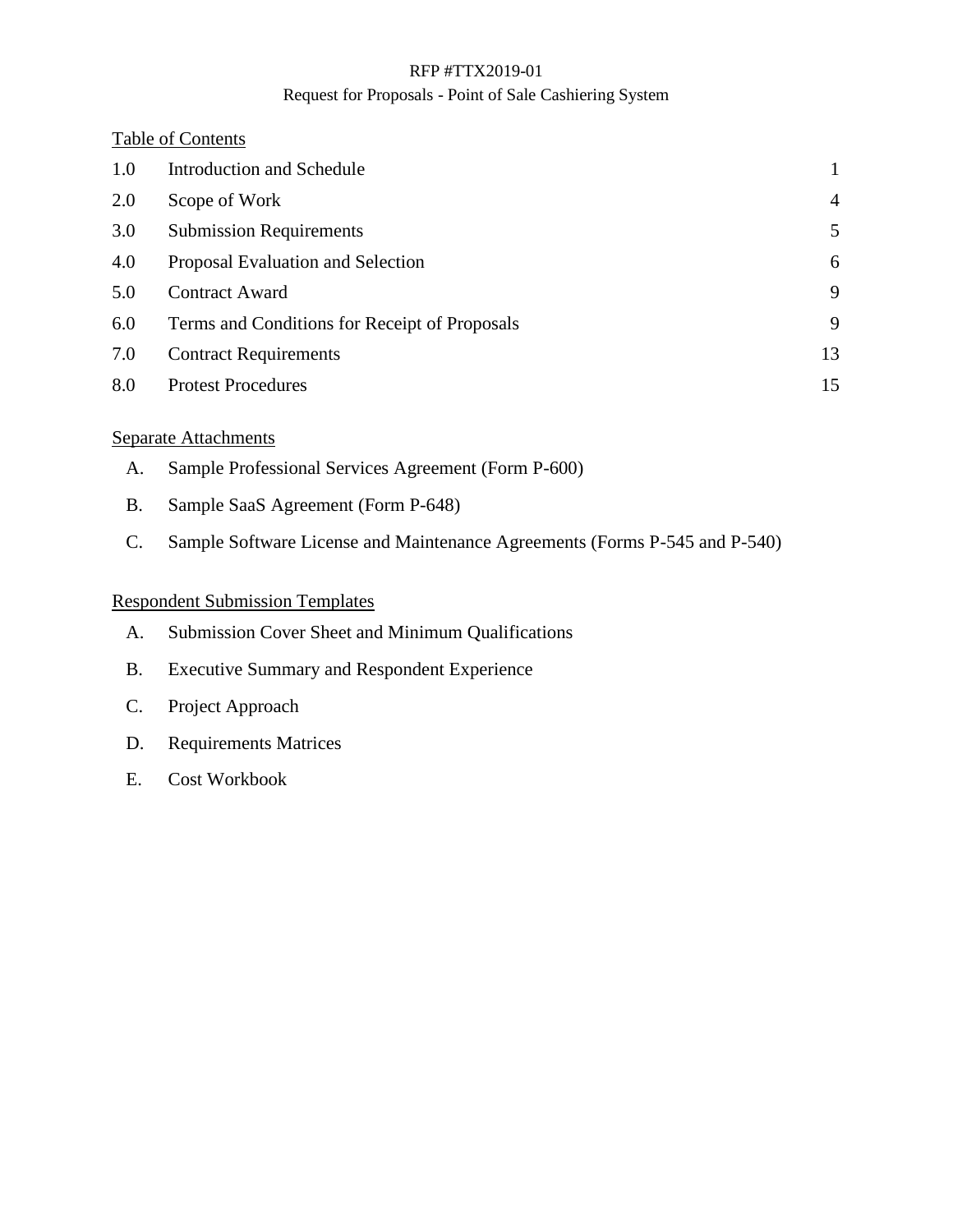# <span id="page-2-0"></span>**1.0 INTRODUCTION AND SCHEDULE**

#### **1.1 The City and County of San Francisco ("City")**

San Francisco is the fourth largest city in California and serves as a center for business, commerce and culture for the West Coast. The City was established by City Charter in 1850. It is a legal subdivision of the State of California with the governmental powers of both a City and a County under California law. The City's powers are exercised through a Board of Supervisors serving as the legislative authority, and a Mayor and other independent elected officials serving as the executive authority. Services provided by the City include public protection, public transportation, construction and maintenance of public facilities, water, parks, public health systems, social services, planning, tax collection, building permits and inspections, and many others.

The City's assets and deferred outflows of resources exceeded its liabilities and deferred inflows at the end of fiscal year 2017 by approximately \$7.56 billion (net position). Of this balance, \$8.32 billion represents the City's net investment in capital assets, \$2.08 billion represents restricted net position, and unrestricted net position has a deficit of \$2.84 billion. To read more about the City and County of San Francisco financial and budget information, such as the Comprehensive Financial Reports (CAFRs), please refer to [http://www.sfcontroller.org/index.aspx?page=275.](http://www.sfcontroller.org/index.aspx?page=275)

#### **1.2 The Office of the Treasurer & Tax Collector**

The Office of the Treasurer & Tax Collector ("TTX") leads this Request for Proposals ("RFP") and will be the Contractor's primary point of contact during the term of any agreement(s) ("Agreement") resulting from this RFP.

TTX is the primary fiduciary and contractor for bank and non-bank financial service agreements for the City. All City bank accounts are opened and overseen by TTX. In coordination with the Office of the Controller, TTX establishes and publishes City-wide banking, cash management, and payments policies. TTX oversees and manages balance levels at City operating banks, invests excess cash, and acquires cash management and payment services on behalf of other City departments. To read more about the functions and duties of the TTX, please refer to [http://www.sftreasurer.org.](http://www.sftreasurer.org/)

#### **1.3 RFP for Point of Sale Cashiering System**

TTX seeks proposals for the installation and maintenance of an in-person Point of Sale ("POS") Cashiering System ("System") from firms who have demonstrated success in enterprise environments with diverse cashiering needs. Respondents to this RFP ("Respondents" or "Proposers") must have experience delivering high-volume, multi-location, multi-tender cashiering services as described in this document and its related attachments and templates.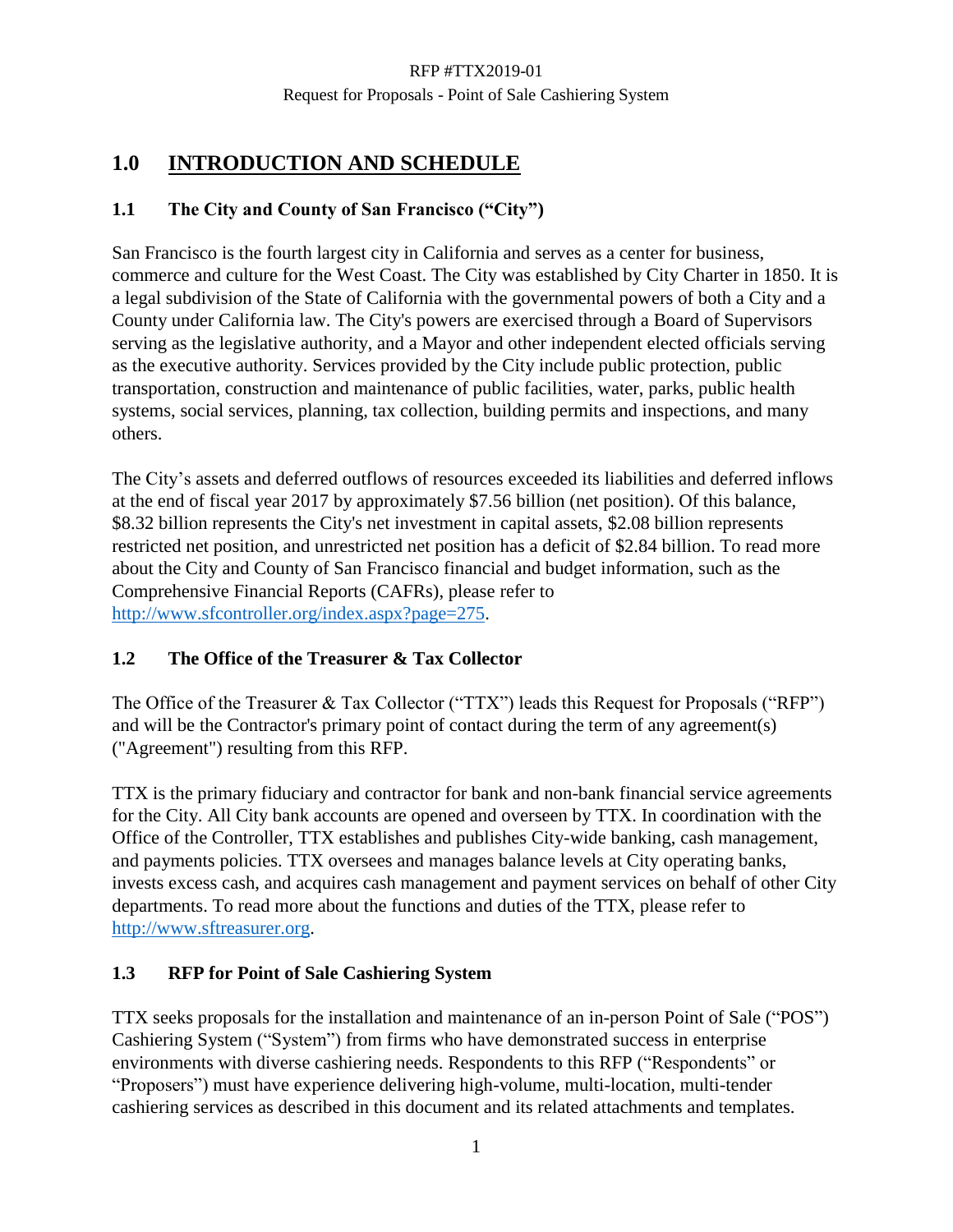The POS System is being procured for use by any CCSF department to use this System to collect payments related to their operations. Payment categories include but are not limited to property taxes, business taxes, utility taxes, permits, licenses, fees, fines, reservations, insurance premiums, donations, and garnishments. The first implementations have been identified and further implementations will be prioritized through the Electronic Payment Governance committee headed by TTX.

Implementation locations include:

#### **49 South Van Ness – Permit Center (May 2020)**

The City is consolidating the existing permitting departments from multiple locations across the city into a Permit Center that includes more than 11 different permitting departments into one floor at one location at a new building at 49 South Van Ness. The Permit Center will serve as a single location for construction, special events and business permitting. Departments housed at the future Permit Center include Building Inspection, Planning, Public Works, Environmental Health, and the Fire Department, among others. Routine transactions range from information inquiries, over-the-counter permit approvals, and application submittals for multi-agency review. Every tenant department in 49 South Van Ness is expected to leverage the in-person centralized cashiering functionality. The timeline for this work will require that the POS system be installed, tested and fully operational by May 2020.

## **City Hall – TTX Cashiering Upgrade (target implementation date TBD)**

The current system was installed in 2011, prior to EMV and PCI industry changes. TTX seeks to modernize its system while still leveraging a number of interfaces that have revolutionized financial controls for CCSF. These efficiencies include daily ICL deposits, integration with PeopleSoft Account Receivables and automated bank reconciliation, and interfaces with Hyland OnBase to leverage case management tools and centralized data repositories. There is no target implementation date for this project currently.

## **Objectives**

The objectives behind this RFP is to ensure that the City has the most up-to-date, responsive and flexible POS system on the market. The City is embarking on the Permit Center initiative to make it easier for citizens to interface with the City and receive the permits that they need for construction, special events and businesses. Accordingly, a major objective behind the POS system is to streamline the payment process, consolidate multiple payments from various departments into one transaction and generally to make the process as painless and user-friendly for customers and staff as possible.

Through this RFP, the City intends to identify the most responsive and qualified Proposer and then negotiate a contract for a System as described within this RFP and its related documents. The anticipated contract term will be five years, with two additional two-year options to extend the term of the Agreement, for a total of four additional years at the sole and absolute discretion of the City. The actual contract term may vary, depending upon service and project needs at the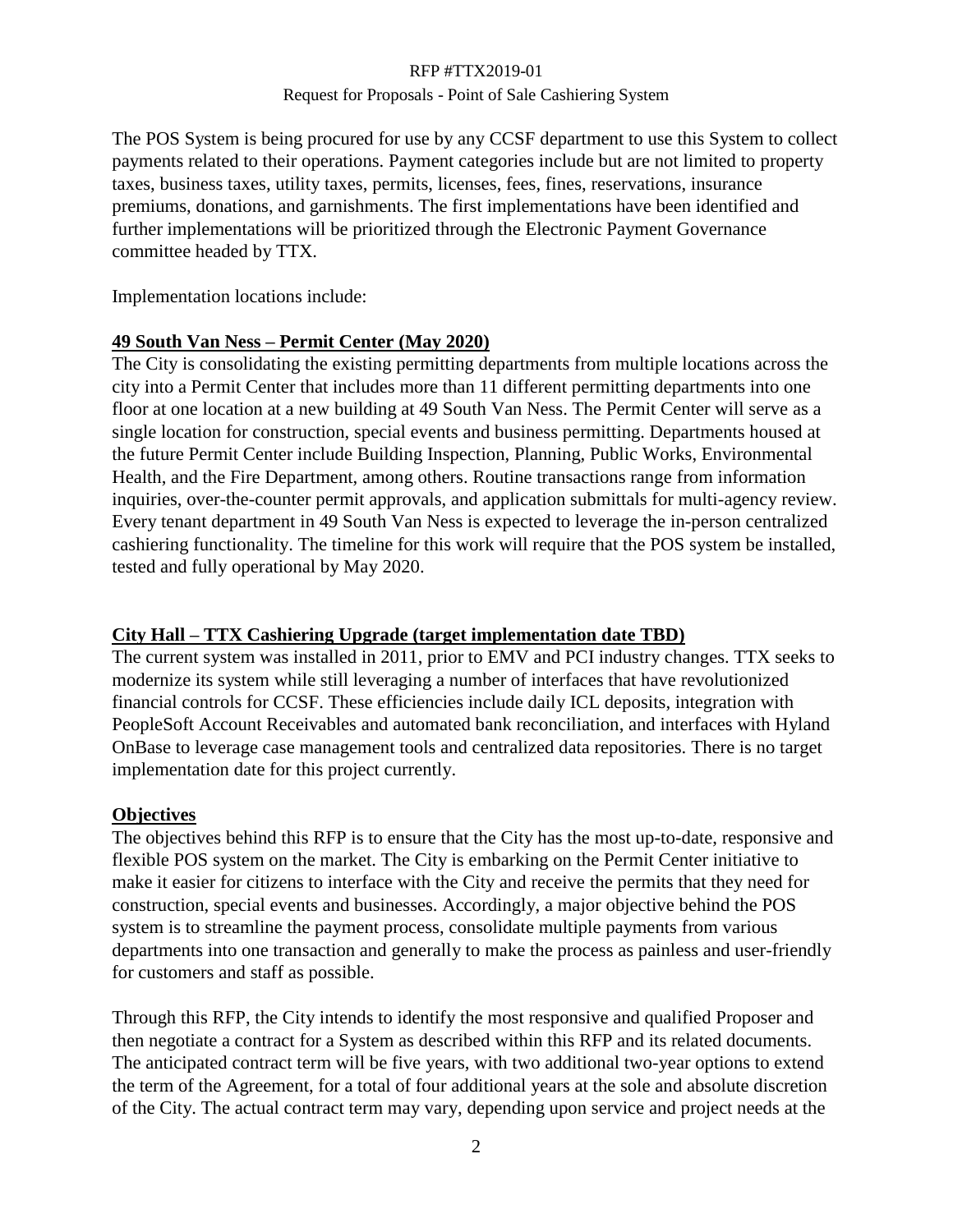#### Request for Proposals - Point of Sale Cashiering System

City's sole and absolute discretion. Respondents are not guaranteed a contract.

#### **1.4 Schedule**

The anticipated schedule for selecting a POS Cashiering System provider is shown in the table below. The city reserves the right to alter the schedule at any time.

| <b>Proposal Phase</b>                                                            | Date              |
|----------------------------------------------------------------------------------|-------------------|
| RFP issued by the City                                                           | 4/1/2019          |
| Deadline for submission of written questions<br>or requests for clarification    | 4/8/2019          |
| Publication of the City's response to questions<br>or requests for clarification | 4/15/2019         |
| Respondent proposals due                                                         | 4/29/2019         |
| Product demonstrations with top 3 finalists                                      | 6/4/2019-6/6/2019 |
| Notice of selected Respondent                                                    | 6/11/2019         |
| Deadline for submission of protest                                               | 6/18/2019         |

#### **1.5 Contractors Unable to do Business with the City**

Contractors that do not comply with laws set forth in San Francisco's Municipal Codes may be unable to enter into a contract with the City. Some of those policies are addressed in this document, and others are addressed in Attachment A – Sample Professional Services Agreement (Form P-600); Attachment B – Sample SaaS Agreement (Form P-648); and Attachment C – Sample Software License and Maintenance Agreements (Forms P-545 and P-540).

#### **1.5.1 Companies Headquartered in Certain States**

This Contract is subject to the requirements of Administrative Code Chapter 12X, which prohibits the City from entering into contracts with companies headquartered in states with laws that perpetuate discrimination against LGBT populations or where any or all of the work on the contract will be performed in any of those states. Proposers are hereby advised that Proposers with United States headquarters in a state on the Covered State list, as that term is defined in Administrative Code Section 12X.3, or where any or all of the work on the contract will be performed in a state on the Covered State list, may not enter into contracts with the City. The most recent Covered State list can be found at <http://sfgov.org/oca/qualify-do-business> (see "City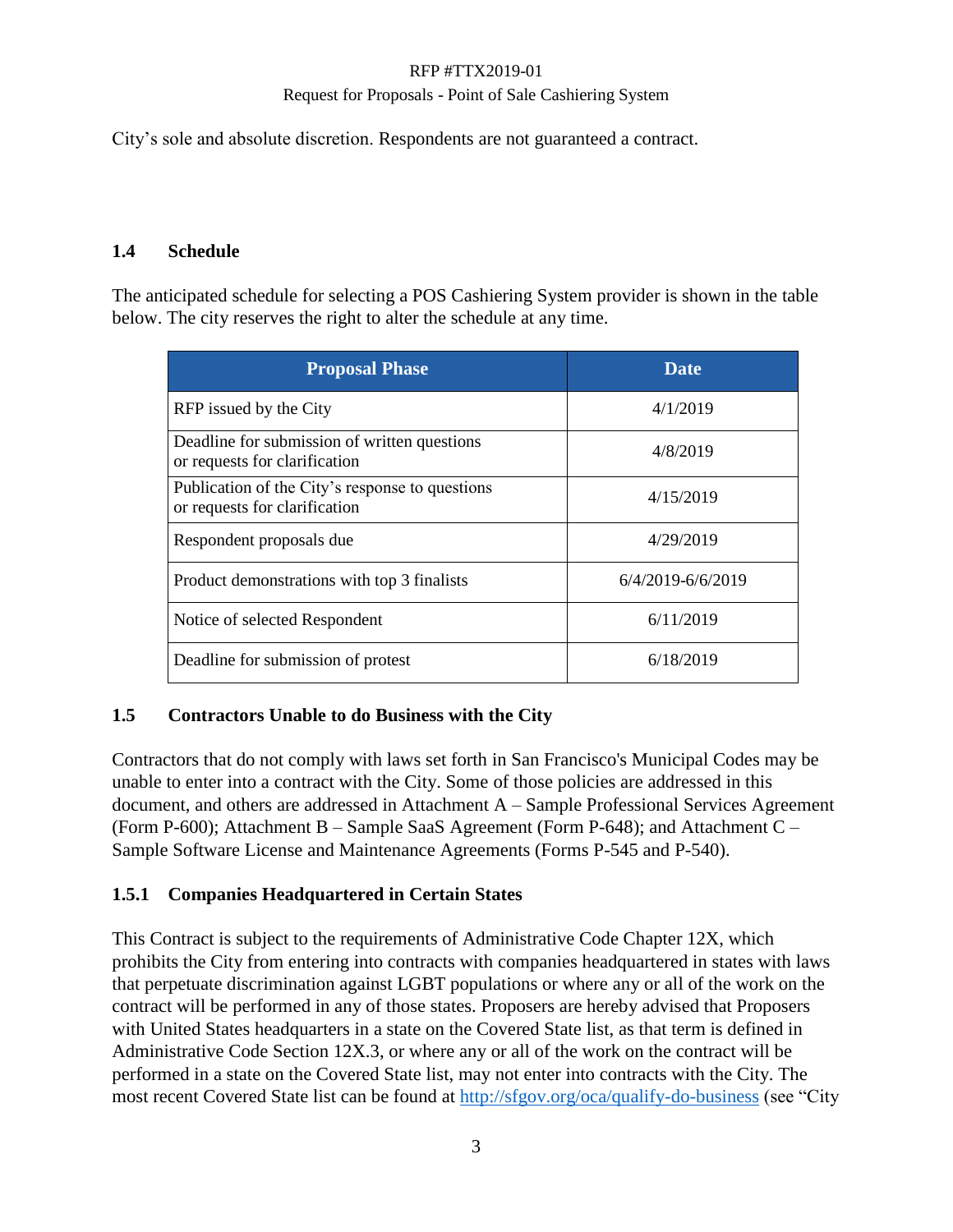Administrator's Memo on 12X Ordinance 8.31.17.pdf").

# <span id="page-5-0"></span>**2.0 SCOPE OF WORK**

#### **2.1 Scope Overview**

The following list is a high-level summary of services required by the City and is not intended to be a complete list of all work necessary. The scope of this RFP includes:

- Delivery of a multi-location POS Cashiering System that supports multiple concurrent configurations to meet the unique needs of various departments
- Solution must be PCI compliant, currently support EMV chip in credit cards and includes metal credit card processing on future roadmap
- Robust functionality to support remote deposit capture with image cash letter (ICL) services for high volume and high dollar thresholds
- Use of digital imaging, barcodes, and OCR data capture to eliminate paper-based payment processing and manual data entry
- Meet needs for City installations and hardware, including 5-7 cashiering stations in City Hall (to support TTX), 30 stations at 49 South Van Ness including kiosks, hand held devices and traditional cashiering stations, e.g., cash drawers, credit card readers, scanners, and receipt printers, to support multiple departments
- Kiosks must accept cash, debit and credit and check and must be fully ADA-compliant
- Delivery and ongoing maintenance of new peripheral hardware that supports card-present industry standards and best practices
- Successful collaboration with third-party vendors to seamlessly integrate the POS Cashiering System with other City systems and processes
- Full security, audit trail, reconciliation, archival, and retrieval capabilities following industry best practices. Flexible reporting and managerial tools
- Effective implementation services and post-implementation support

Deployment of the System may be proposed by Respondents as either on-premise or SaaS with a strong preference for SaaS.

#### **2.2 Related IT Operations**

City departments are connected to the City's WAN and utilize a variety of shared services from the Department of Technology, including email and identity management for access to ERP and Financial products, as well as Active Directory Services for their Microsoft Server environment.

City departments that collect revenue via in-person payments utilize a variety of software applications that impact cashiering operations. The list of applications that will be required to integrate with the cashiering system to provide accounts receivable are: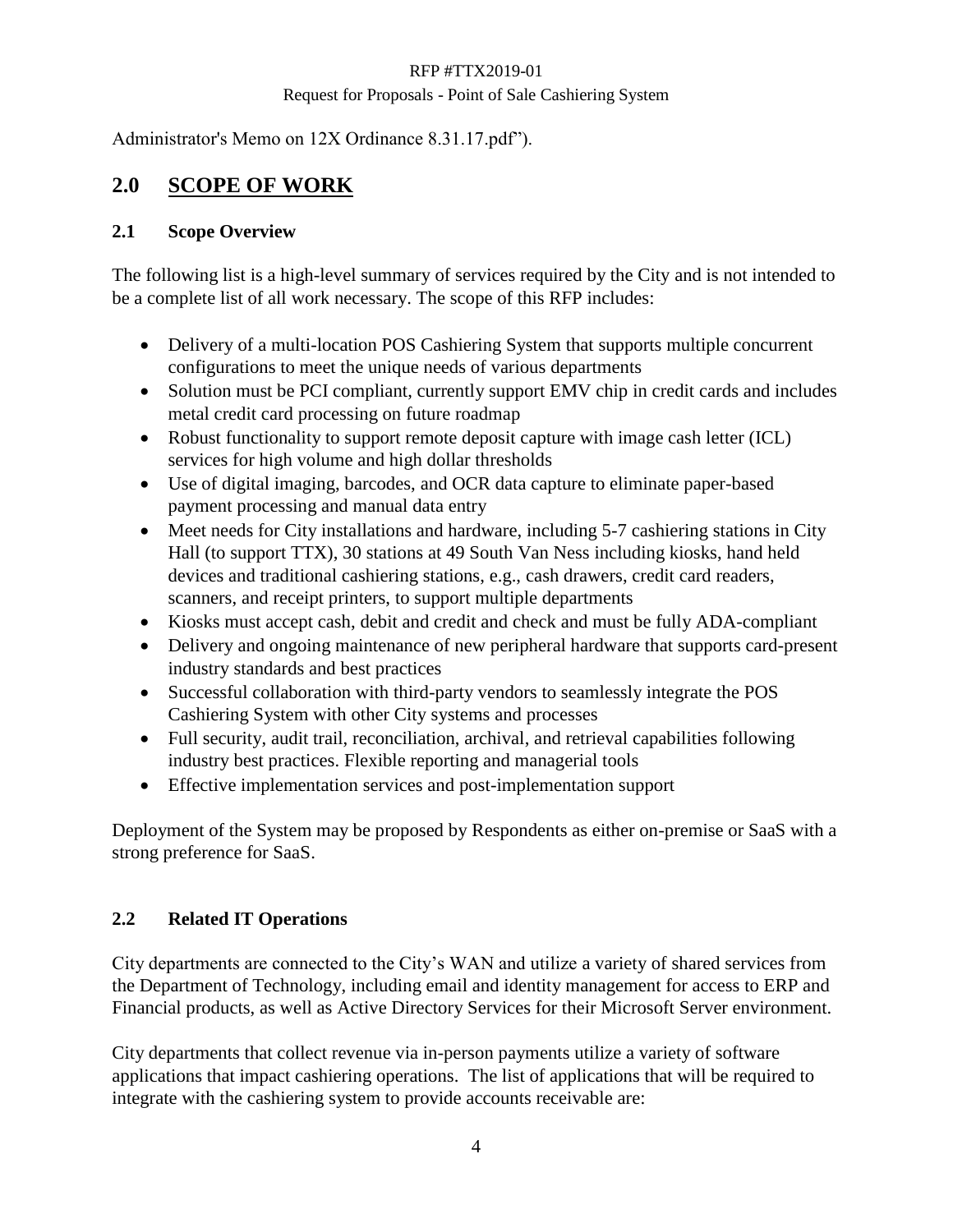- Accela Land Management
- Aumentum
- Salesforce
- Screendoor
- Proprietary software

The software will also need to deposit money directly to the City's bank and integrate with PeopleSoft to provide daily accounts receivable information with necessary bank details to automate reconciliation.

# <span id="page-6-0"></span>**3.0 SUBMISSION REQUIREMENTS**

#### **3.1 Responses**

To be considered for a contract, Proposers must submit all information requested by the City and respond to all requirements according to the instructions and formats specified. Respondents may additionally submit brochures, manuals, and other related literature, but such documents will not be considered valid substitutes for required response items.

To be considered responsive, Proposers must complete and submit a total of five (5) templates related to this RFP, which can be downloaded from https://sftreasurer.org/proposals. These templates are:

- Template A Submission Cover Sheet and Minimum Qualifications
- Template B Executive Summary and Respondent Experience
- Template  $C$  Project Approach
- Template D Requirements Matrices
- Template  $E Cost$  Workbook

In addition to the templates, Proposers are required to complete and submit the City's standard vendor forms as detailed in Attachment A - Mandatory and Supplemental Vendor Forms.

If a Proposer fails to submit any of the required templates or vendor forms, the Proposer's submission may be determined to be non-responsive and may be rejected.

#### **3.2 Format**

Proposals must be submitted via hard copy and electronic copy as described below. Proposals that are submitted by fax or email will not be accepted.

#### **3.2.1 Hard Copy**

Hard copy deliveries must be submitted in a sealed envelope, clearly marked "RFP #TTX2018-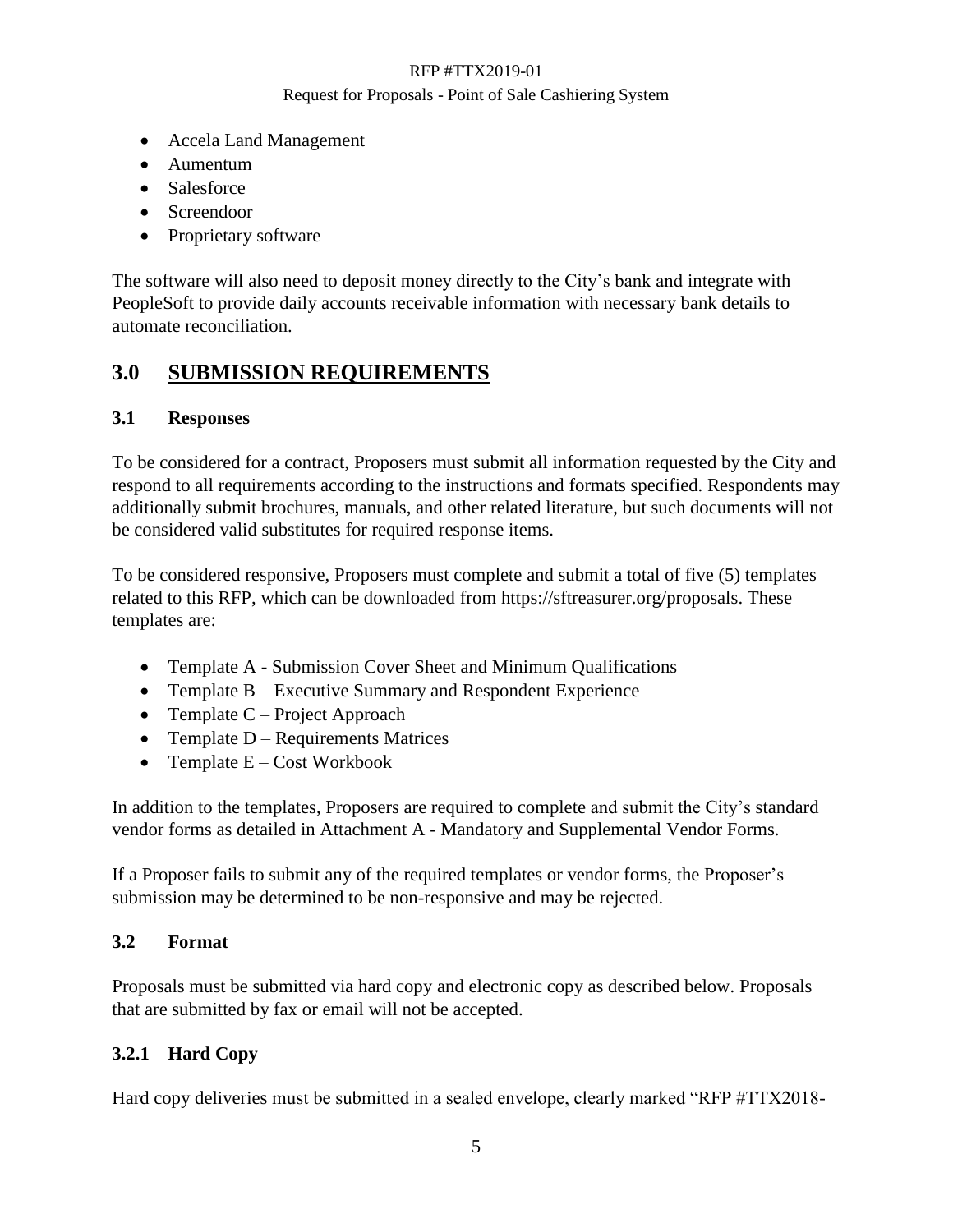#### Request for Proposals - Point of Sale Cashiering System

04 Point of Sale Cashiering System," to the location noted in Section 3.3 below. Proposers must submit five (5) copies of the completed submission templates.

For printed proposals, please use recycled paper that is comprised of minimum of 30% postconsumer materials and print double-sided to the maximum extent practical. Please bind each proposal with a binder clip or a single staple. Alternatively, each proposal may be submitted in a three-ring binder. Please do not bind proposals with spiral binding, glued binding, or anything similar. Tabs or other separators may be used as needed. All pages should have margins of at least 1" on all sides, excluding headers and footers. All proposals should include a Table of Contents.

#### **3.2.2 Electronic Copy**

For soft copy deliveries, please place electronic versions of all completed submission templates onto a single USB drive and deliver or mail it in a sealed envelope clearly marked "RFP #TTX2019-01 Point of Sale Cashiering System" to the location noted in Section 3.3 below.

#### **3.3 Time and Place for Submission of Proposals**

Proposals must be received by 5:00 p.m. PT on April 29, 2019. Postmarks will not be considered in judging the timeliness of submissions, and late submissions will not be considered. Proposals may be delivered in person and left with the Reception Desk at City Hall, Room 140, or they may be mailed to:

2019-01 Point of Sale Cashiering System RFP Attn: Molly Cohen Office of the Treasurer and Tax Collector City and County of San Francisco City Hall, Room 140 1 Dr. Carlton B. Goodlett Place San Francisco, CA 94102-4638

# <span id="page-7-0"></span>**4.0 PROPOSAL EVALUATION AND SELECTION**

#### **4.1 Evaluation and Selection Process**

All eligible Respondent proposals will be evaluated by a selection committee comprised of parties with expertise in point of sale cashiering. Up to three Respondents with the highest scoring proposals will be interviewed by the committee to inform the final selection.

The City intends to evaluate proposals according to the following criteria and point allocation: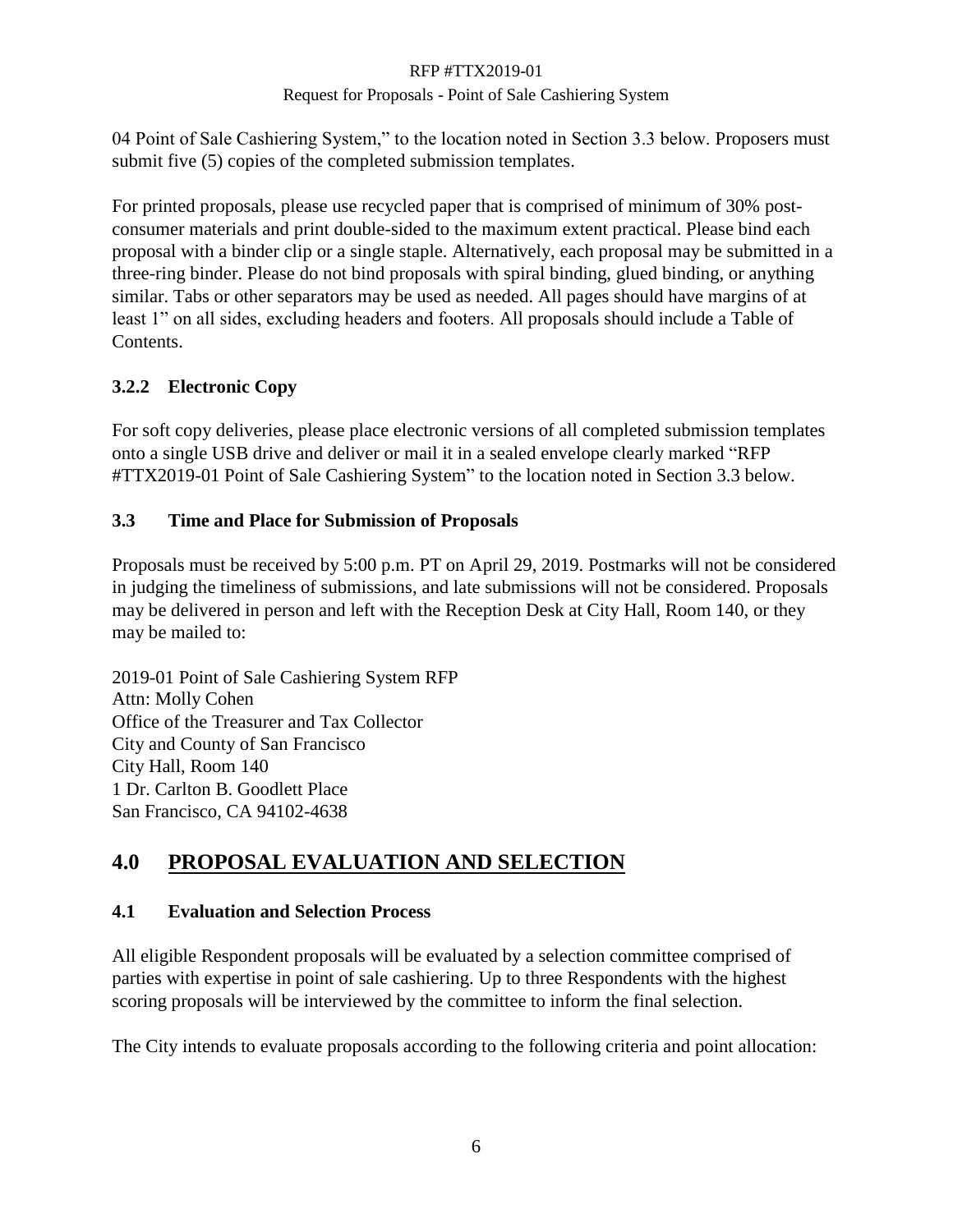#### Request for Proposals - Point of Sale Cashiering System

| <b>Criteria</b>                            | <b>Maximum Points</b> |
|--------------------------------------------|-----------------------|
| <b>Qualifications and Experience</b>       | 10                    |
| Project Approach                           | 20                    |
| Functional and Non-Functional Requirements | 20                    |
| Price Proposal                             | 30                    |
| <b>Product Demonstration</b>               | 30                    |
| <b>TOTAL</b>                               | 110                   |

#### **4.1.1 Qualifications and Experience (10 Points)**

Template A and Template B will be evaluated according to the following criteria:

#### **a) Minimum Qualifications (0 points)**

In order to be considered responsive to this RFP, a Proposer must satisfy all of the minimum qualification items listed in Template B. If a Proposer indicates that any of these minimum qualification items will not be met, that Proposer's submission will be considered nonresponsive and will not be evaluated any further by the City.

#### **b) Experience of Firm and Sub-Consultants (5 points)**

Considerations in this subcategory include:

- Expertise of the firm and sub-consultants in the areas necessary to complete the project successfully
- Level of experience with similar projects
- Quality of recently completed projects, including adherence to schedules, deadlines, and budgets
- Results of reference checks

#### **c) Assigned Project Staff (5 points)**

Considerations in this subcategory include:

- Recent experience of staff to be assigned to the project, including descriptions of the tasks to be performed by each staff person
- Professional qualifications and education of staff
- Workload, staff availability, and accessibility

#### **4.1.2 Project Approach (20 Points)**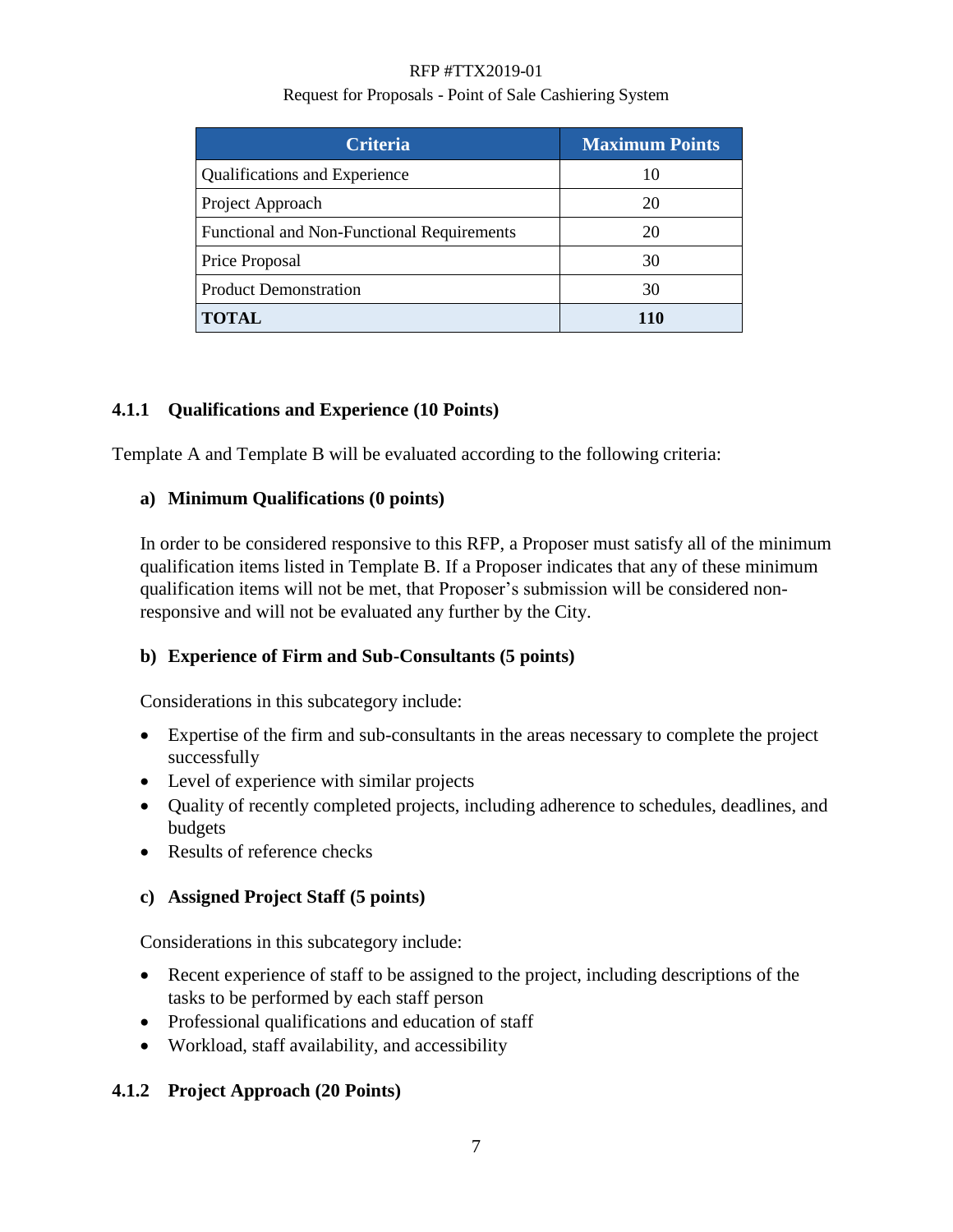Template C is designed to gain insight into Proposers' organization and methodologies related to functional requirements, non-functional requirements, implementation, and ongoing maintenance and support. Executive-level summaries are encouraged for communicating the Respondent's approach in each of these areas. Evaluation criteria for Template A include the following:

- Demonstrated understanding of the project and the tasks to be performed
- Rationality of the project approach
- Ouality of support services to be provided throughout the project lifecycle and the term of the Agreement

#### **4.1.3 Functional and Non-Functional Requirements (20 Points)**

Template D - Requirements Matrices addresses both functional and non-functional requirements for the future state Cashiering System. Proposers are encouraged to respond to each requirement in detail. Evaluation criteria will be based on a proposed System's ability to meet City-wide needs as detailed in Template C.

#### **4.1.4 Price Proposal (30 Points)**

Template E - Cost Workbook examines the various cost components of a Respondent's proposal. The City intends to award a contract to the firm that TTX considers will provide the best overall solution and support services at an appropriately competitive price. The City reserves the right to select a proposal other than the lowest priced response.

#### **4.1.5 Product Demonstration (30 Points)**

Following the thorough evaluation of Respondents' submission templates, all Respondents' scores will be tabulated and ranked. Up to three Proposers receiving the highest scores will be invited by the City to deliver a product demonstration.

The City will determine the format and the scoring criteria to be used during the demonstrations.

Below is a list of the topics to be covered during the demonstrations, as well as time allotments provided to the presenters. The City reserves the right to update these categories and time allotments in advance of the presentations.

| <b>Topic</b>                                    | <b>Time Allocation</b> |
|-------------------------------------------------|------------------------|
| <b>Cashiering Processes and Functionality</b>   | Not to exceed 1 hour   |
| User interface and ease of operations for staff |                        |
| Daily reconciliation and accounting reports     |                        |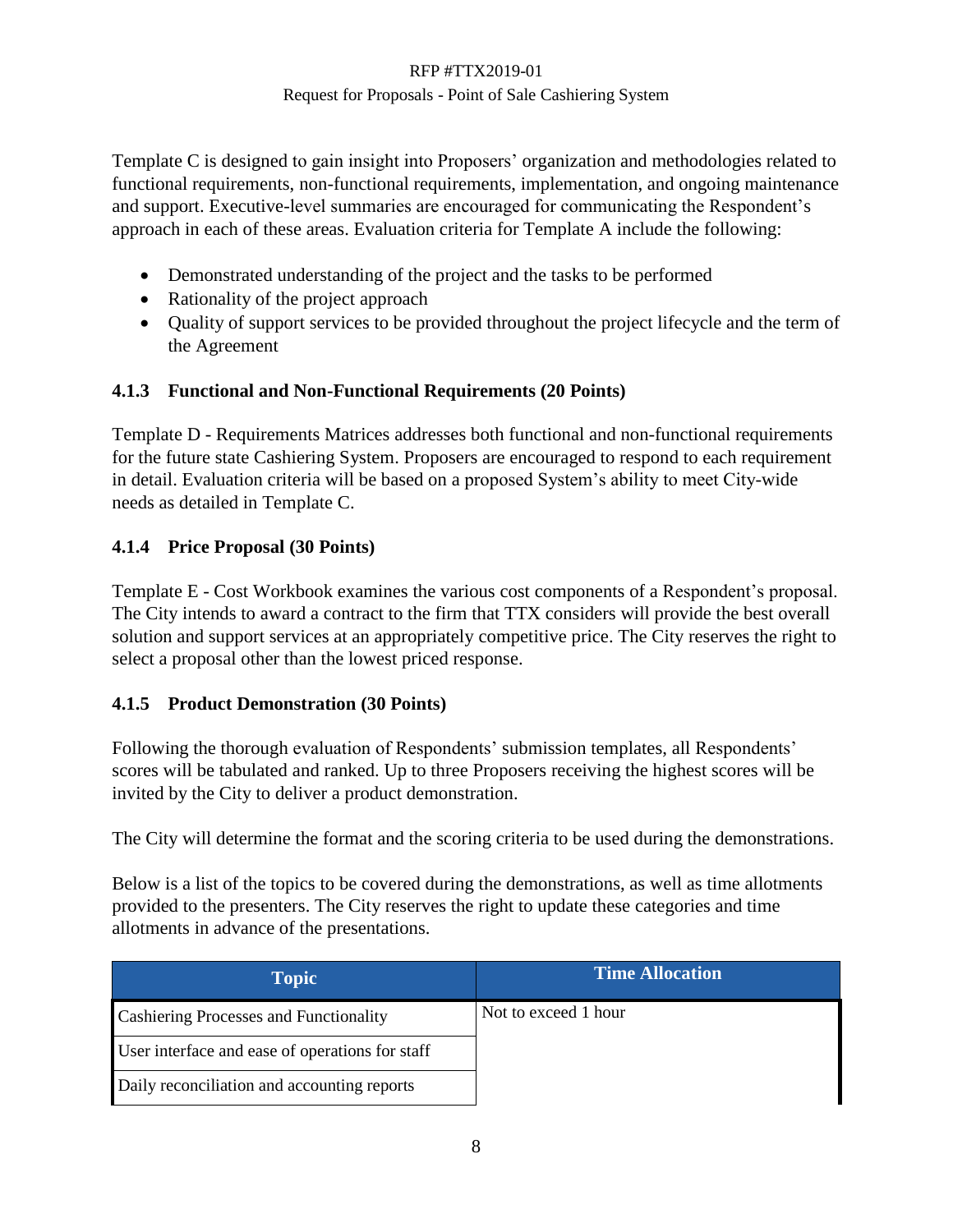| Management and Administration Functionality                     |                          |
|-----------------------------------------------------------------|--------------------------|
| Configurations and Customizations Available                     |                          |
| <b>Reporting Functionality</b>                                  |                          |
| "Fuzzy logic technology" to packet payments                     | Not to exceed 30 minutes |
| Implementation Approach and Project Plan                        | Not to exceed 30 minutes |
| Post-Implementation Maintenance and Support                     |                          |
| <b>Technical Specifications and Integration</b><br>Capabilities | Not to exceed 2 hours    |
| Security protocols                                              | Not to exceed 30 minutes |

The selection panel will evaluate Proposers based on their presentations and oral interviews. Following the presentations and oral interviews, the City will tabulate all scores, rank the Proposers, and select the highest ranked Proposer for contract negotiation.

# <span id="page-10-0"></span>**5.0 CONTRACT AWARD**

TTX intends to select a Respondent with whom to commence contract negotiations. The selection of any proposal shall not imply acceptance by the City of all terms of the Respondent's proposal, which may be subject to further negotiations and approvals before the City may be legally bound thereby. If a satisfactory contract cannot be negotiated in a reasonable time, TTX, in its sole discretion, may terminate negotiations with the highest ranked Proposer and begin contract negotiations with the next highest ranked Proposer.

# <span id="page-10-1"></span>**6.0 TERMS AND CONDITIONS FOR RECEIPT OF PROPOSALS**

## **6.1 Errors and Omissions in the RFP**

Proposers are responsible for reviewing all portions of this RFP, including its attachments and templates. Proposers are to notify TTX promptly, in writing, if Proposers discover any ambiguity, discrepancy, omission, or other error in the RFP and its related documents. Any such notification should be directed to TTX promptly after discovery, but in no event later than 72 hours prior to the date that proposals are due. Modifications and clarifications will be made by addenda as provided below.

## **6.2 Inquiries Regarding the RFP**

Proposers shall submit all questions concerning this RFP, its scope of services, and its requirements during the Question and Answer Period, which closes at 5pm PST on April 8, 2019. Inquiries must be in writing and submitted via email to [ttx.rfp@sfgov.org.](mailto:ttx.rfp@sfgov.org) All Proposer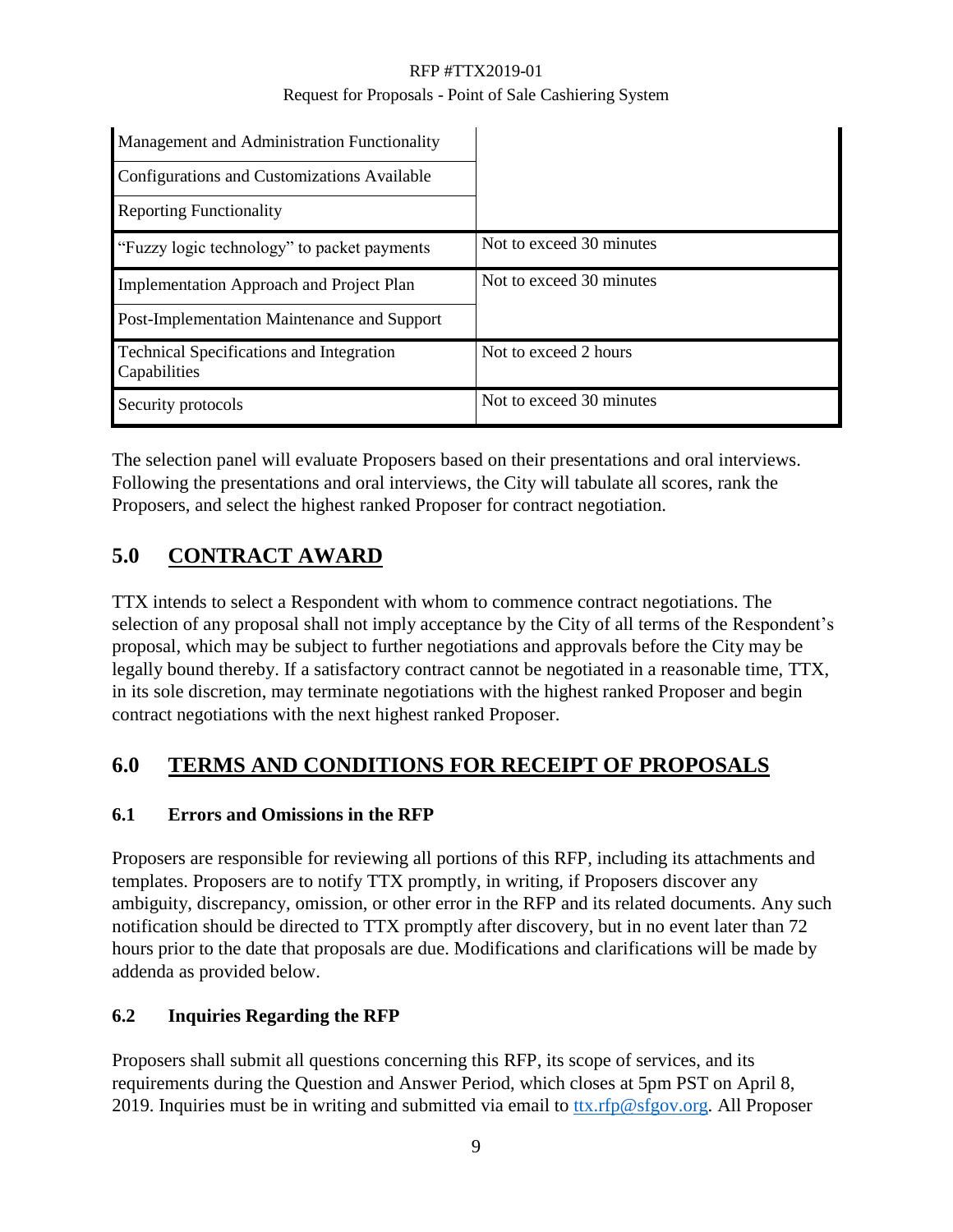questions concerning the bid process shall be submitted no later than 72 hours prior to the bid deadline. Proposers who fail to do so will waive all further rights to protest, based on these specifications and conditions.

#### **6.3 Objections to the RFP Terms**

Should a Proposer object on any ground to any provision or legal requirement set forth in this RFP and/or its related documents, the Proposer must, no less than 72 hours prior to the RFP deadline, provide written notice to the Department setting forth with specificity the grounds for the objection. The failure of a Proposer to object in the manner set forth in this paragraph shall constitute a complete and irrevocable waiver of any such objection.

#### **6.4 Change Notices**

The Department may modify the RFP, prior to the proposal due date, by issuing an Addendum to the RFP, which will be posted on the website. The Proposer shall be responsible for ensuring that its proposal reflects any and all Bid Addendum(s) issued by the Department prior to the proposal due date, regardless of when the proposal is submitted. Therefore, the City recommends that the Proposer consult the website frequently, including shortly before the proposal due date, to determine if the Proposer has downloaded all Bid Addendum(s). It is the responsibility of the Proposer to check for any Addendum, Questions and Answers, and updates, which will be posted on the City's Bid and Contracts website: [http://sftreasurer.org/requests-proposal.](http://sftreasurer.org/requests-proposal)

#### **6.5 Term of Proposal**

Submission of a proposal signifies that the proposed services and prices are valid for 180 calendar days from the proposal due date and that the quoted prices are genuine and not the result of collusion or any other anti-competitive activity. At the Proposer's election, the proposal may remain valid beyond the 180-day period in the circumstance of extended negotiations.

#### **6.6 Revision of Proposal**

A Proposer may revise a proposal on the Proposer's own initiative at any time before the deadline for submission of proposals. The Proposer must submit the revised proposal in the same manner as the original. A revised proposal must be received on or before, but no later than, the proposal due date and time.

In no case will a statement of intent to submit a revised proposal, or commencement of a revision process, extend the proposal due date for any Proposer.

At any time during the proposal evaluation process, the Department may require a Proposer to provide oral or written clarification of its proposal. The Department reserves the right to make an award without further clarifications of proposals received.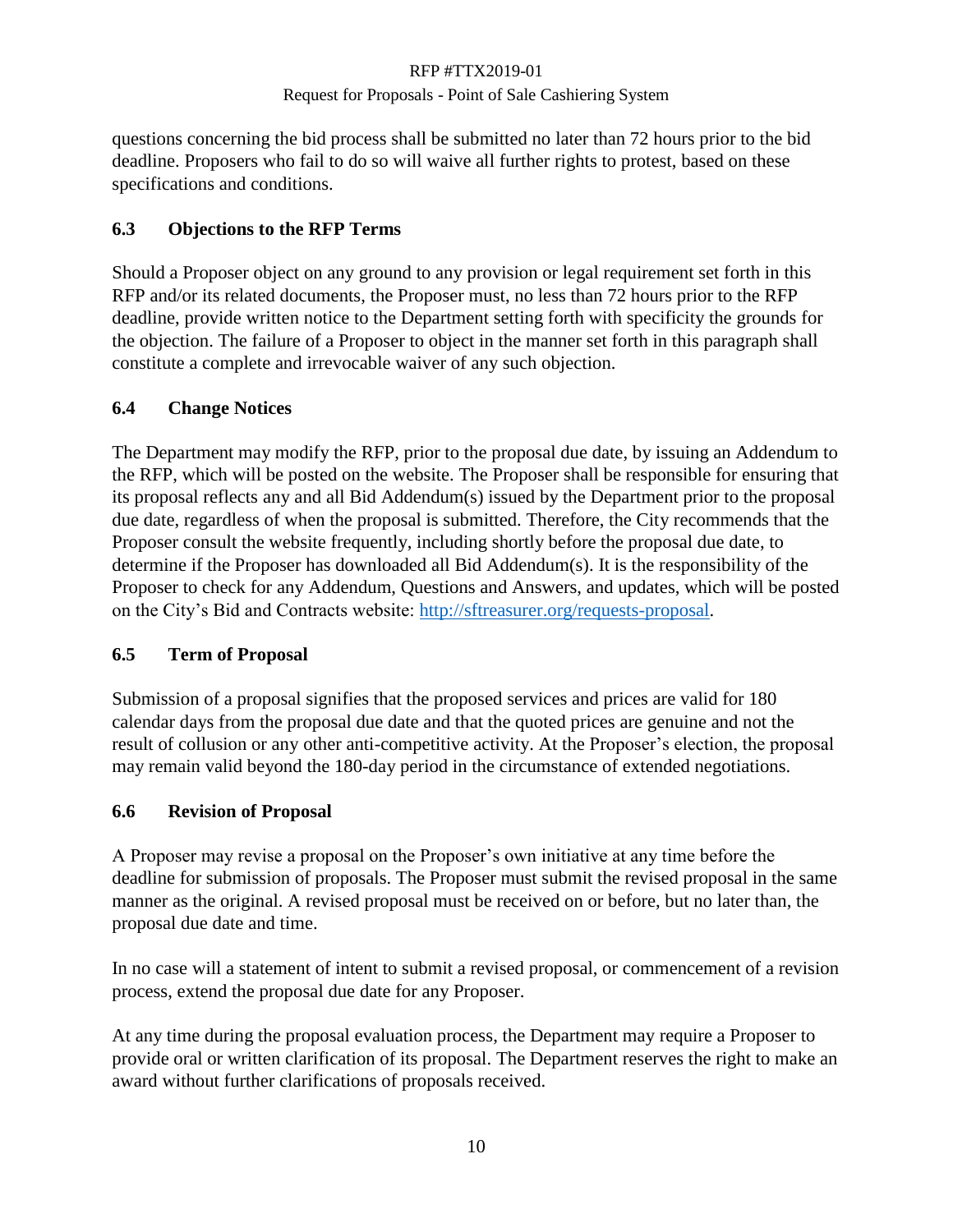#### **6.7 Errors and Omissions in Proposal**

Failure by the Department to object to an error, omission, or deviation in the proposal will in no way modify the RFP or excuse the vendor from full compliance with the specifications of the RFP or any contract awarded pursuant to the RFP.

#### **6.8 Financial Responsibility**

The City accepts no financial responsibility for any costs incurred by a firm in responding to this RFP. Submissions of the RFP will become the property of the City and may be used by the City in any way deemed appropriate.

#### **6.9 Proposer's Obligations under the Campaign Reform Ordinance**

Proposers must comply with Section 1.126 of the S.F. Campaign and Governmental Conduct Code, which states:

No person who contracts with the City and County of San Francisco for the rendition of personal services, for the furnishing of any material, supplies or equipment to the City, or for selling any land or building to the City, whenever such transaction would require approval by a City elective officer, or the board on which that City elective officer serves, shall make any contribution to such an officer, or candidates for such an office, or committee controlled by such officer or candidate at any time between commencement of negotiations and the later of either (1) the termination of negotiations for such contract, or (2) three months have elapsed from the date the contract is approved by the City elective officer or the board on which that City elective officer serves.

If a Proposer is negotiating for a contract that must be approved by an elected local officer or the board on which that officer serves, during the negotiation period the Proposer is prohibited from making contributions to:

- The officer's re-election campaign
- A candidate for that officer's office
- A committee controlled by the officer or candidate

The negotiation period begins with the first point of contact, either by telephone, in person, or in writing, when a contractor approaches any City officer or employee about a particular contract, or a City officer or employee initiates communication with a potential contractor about a contract. The negotiation period ends when a contract is awarded or not awarded to the contractor. Examples of initial contacts include: (1) a vendor contacts a City officer or employee to promote himself or herself as a candidate for a contract; and (2) a City officer or employee contacts a contractor to propose that the contractor apply for a contract. Inquiries for information about a particular contract, requests for documents relating to a Request for Proposal, and requests to be placed on a mailing list do not constitute negotiations.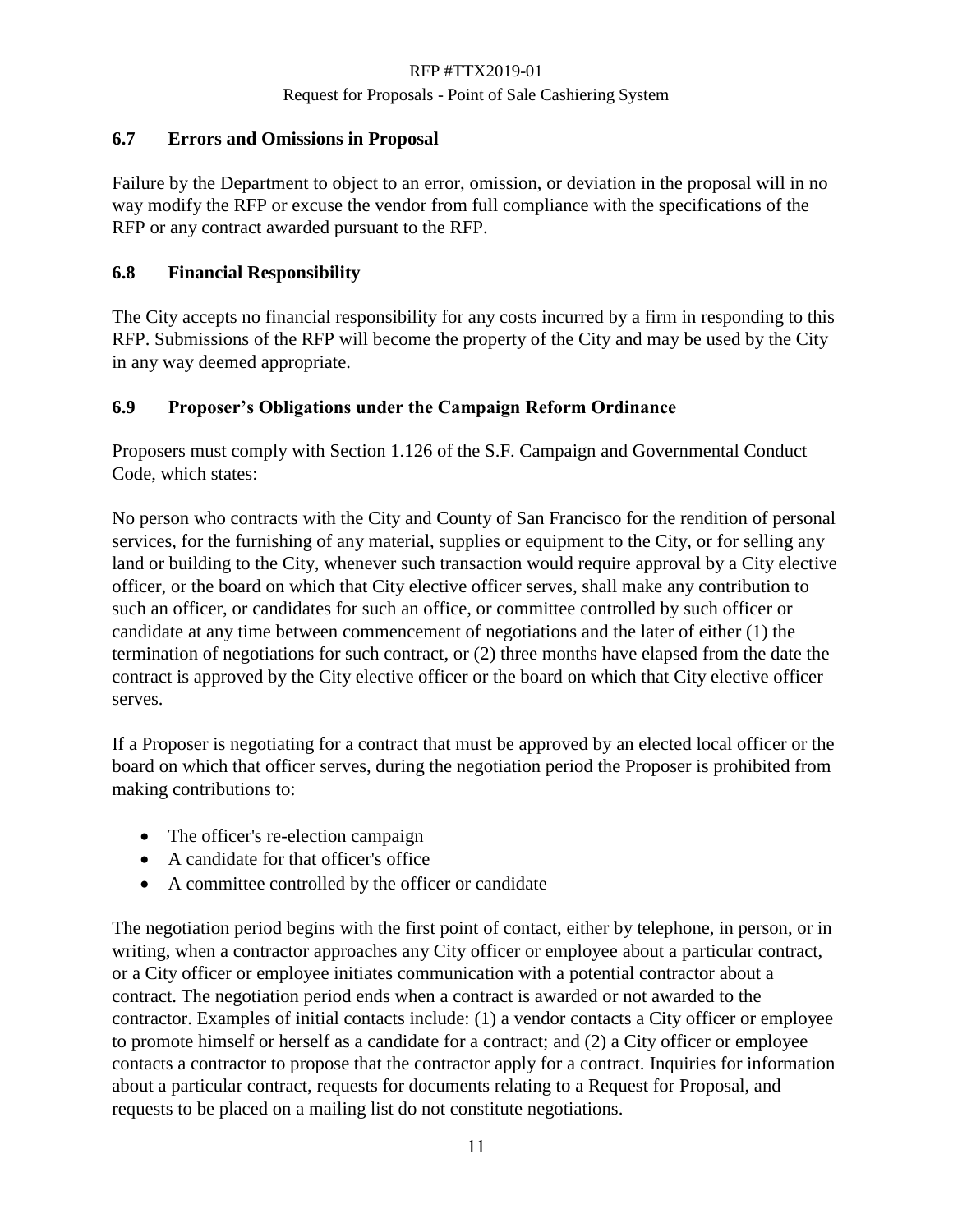Violation of Section 1.126 may result in the following criminal, civil, or administrative penalties:

- Criminal: Any person who knowingly or willfully violates section 1.126 is subject to a fine of up to \$5,000 and a jail term of not more than six months, or both.
- Civil: Any person who intentionally or negligently violates section 1.126 may be held liable in a civil action brought by the civil prosecutor for an amount up to \$5,000.
- Administrative: Any person who intentionally or negligently violates section 1.126 may be held liable in an administrative proceeding before the Ethics Commission held pursuant to the Charter for an amount up to \$5,000 for each violation.

For further information, Proposers should contact the San Francisco Ethics Commission at (415) 581-2300.

#### **6.10 Sunshine Ordinance**

In accordance with S.F. Administrative Code Section 67.24(e), contractors' bids, responses to RFPs and all other records of communications between the City and persons or firms seeking contracts shall be open to inspection immediately after a contract has been awarded. Nothing in this provision requires the disclosure of a private person's or organization's net worth or other proprietary financial data submitted for qualification for a contract or other benefits until and unless that person or organization is awarded the contract or benefit. Information provided which is covered by this paragraph will be made available to the public upon request.

#### **6.11 Public Access to Meetings and Records**

If a Proposer is a non-profit entity that receives a cumulative total per year of at least \$250,000 in City funds or City-administered funds and is a non-profit organization as defined in Chapter 12L of the S.F. Administrative Code, the Proposer must comply with Chapter 12L. The Proposer must include in its proposal (1) a statement describing its efforts to comply with the Chapter 12L provisions regarding public access to Proposer's meetings and records, and (2) a summary of all complaints concerning the Proposer's compliance with Chapter 12L that were filed with the City in the last two years and deemed by the City to be substantiated. The summary shall also describe the disposition of each complaint. If no such complaints were filed, the Proposer shall include a statement to that effect. Failure to comply with the reporting requirements of Chapter 12L or material misrepresentation in Proposer's Chapter 12L submissions shall be grounds for rejection of the proposal and/or termination of any subsequent Agreement reached on the basis of the proposal.

#### **6.12 Reservations of Rights by the City**

The issuance of this RFP does not constitute an agreement by the City that any contract will actually be entered into by the City. The City expressly reserves the right at any time to: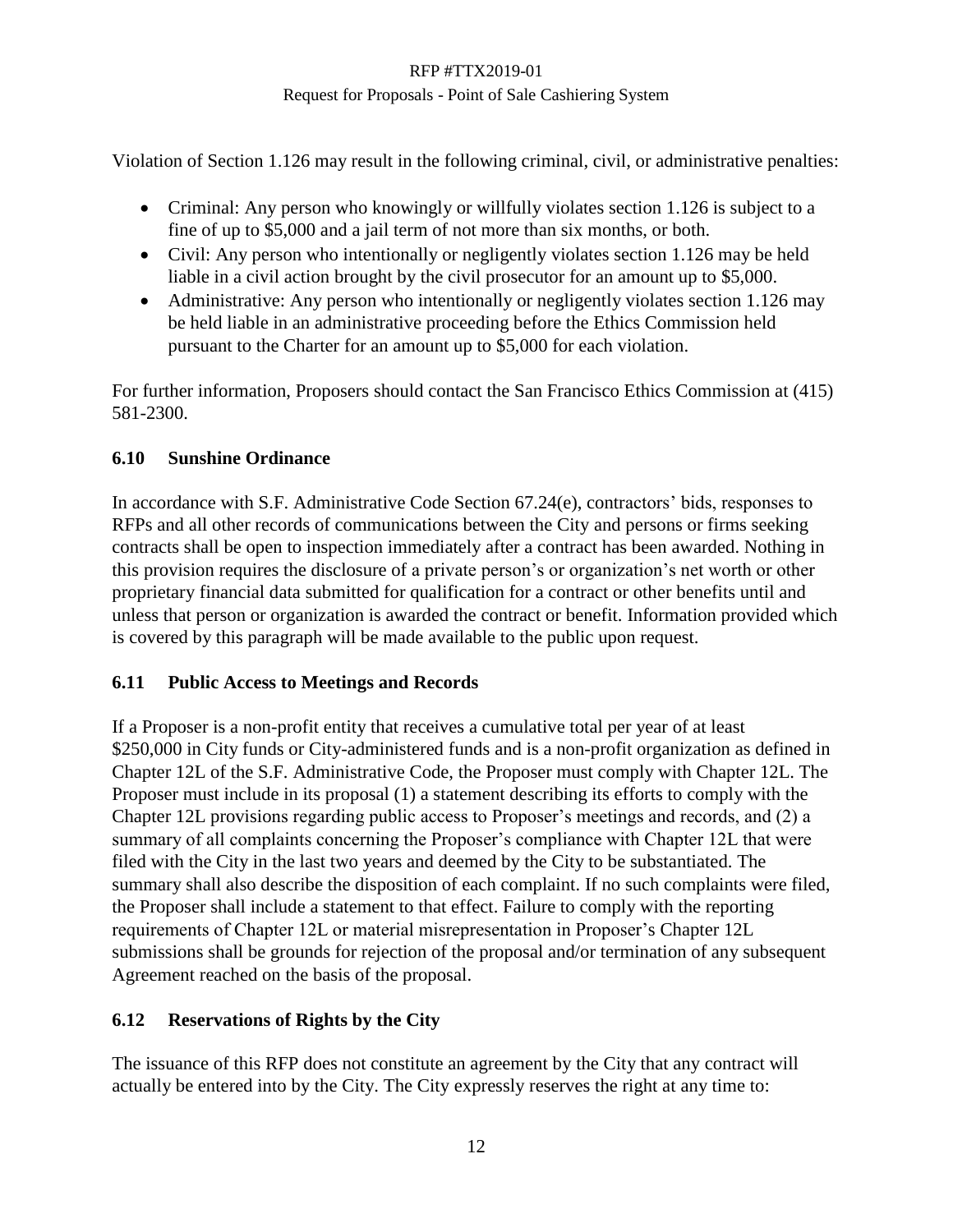#### Request for Proposals - Point of Sale Cashiering System

- Waive or correct any defect or informality in any response, proposal, or proposal procedure
- Reject any or all proposals
- Reissue a Request for Proposals
- Prior to submission deadline for proposals, modify all or any portion of the selection procedures, including deadlines for accepting responses, the specifications or requirements for any materials, equipment or services to be provided under this RFP, or the requirements for contents or format of the proposals
- Procure any materials, equipment, or services specified in this RFP by any other means
- Determine that no project will be pursued

#### **6.13 No Waiver**

No waiver by the City of any provision of this RFP shall be implied from any failure by the City to recognize or take action on account of any failure by a Proposer to observe any provision of this RFP.

#### **6.14 Local Business Enterprise Goals and Outreach**

The requirements of the Local Business Enterprise and Non-Discrimination in Contracting Ordinance set forth in Chapter 14B of the San Francisco Administrative Code as it now exists or as it may be amended in the future (collectively the "LBE Ordinance") shall not apply to this RFP.

# <span id="page-14-0"></span>**7.0 CONTRACT REQUIREMENTS**

#### **7.1 Standard Contract Provisions**

The successful Proposer will be required to enter into a contract substantially in the form of the Attachment A – Sample Professional Services Agreement (Form P-600), or Attachment B – Sample SaaS Agreement (Form P-648). Failure to execute the contract in a timely manner, or to furnish any and all insurance certificates and policy endorsements, surety bonds, or other materials required in the contract, shall be deemed an abandonment of a contract offer. The City, in its sole discretion, may select another firm and may proceed against the original selectee for damages.

#### **7.2 Nondiscrimination in Contracts and Benefits**

The successful Proposer will be required to agree to comply fully with and be bound by the provisions of Chapters 12B and 12C of the San Francisco Administrative Code. Generally, Chapter 12B prohibits the City and County of San Francisco from entering into contracts or leases with any entity that discriminates in the provision of benefits between employees with domestic partners and employees with spouses, and/or between the domestic partners and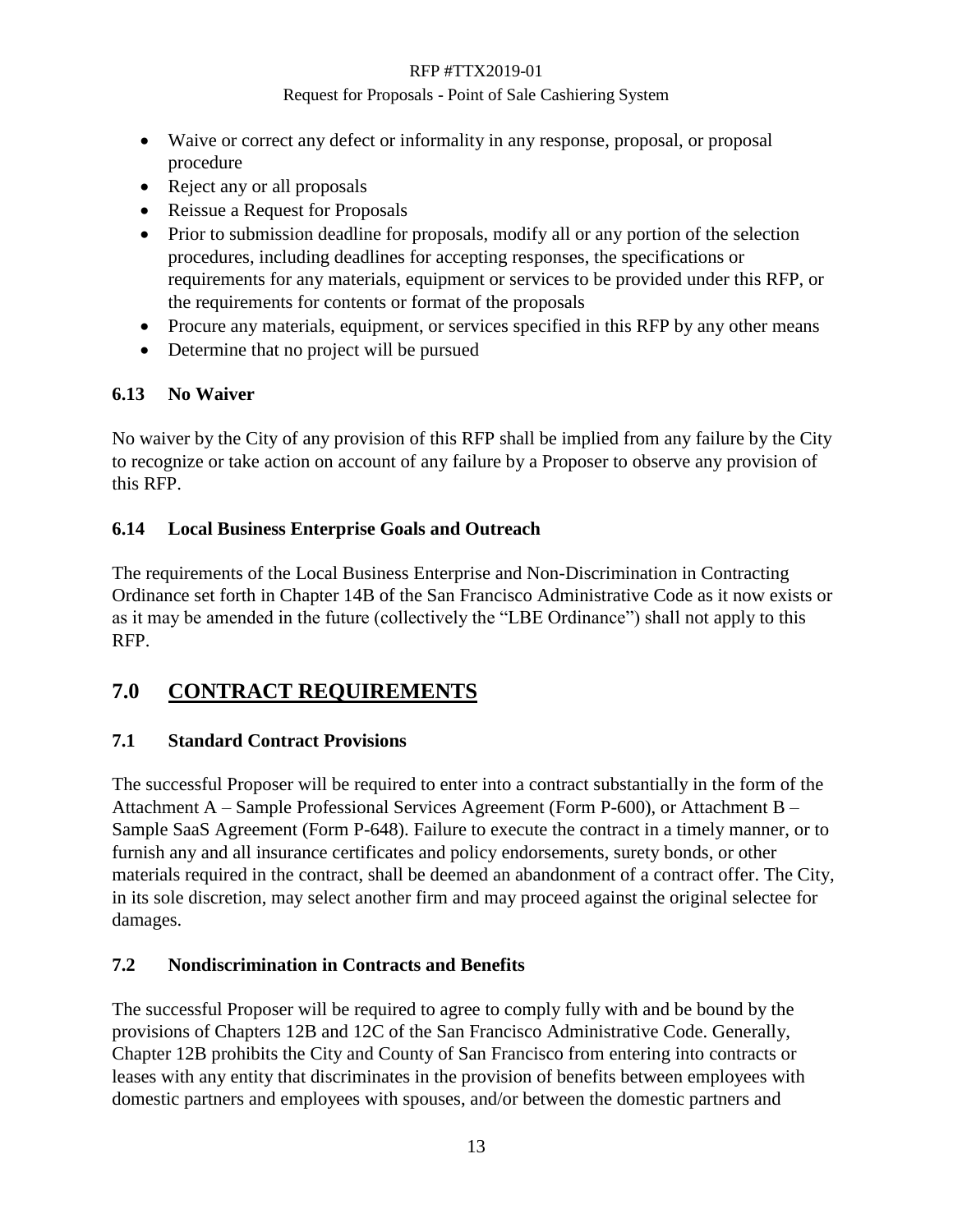spouses of employees. Chapter 12C requires nondiscrimination in contracts in public accommodation. Additional information on Chapters 12B and 12C is available on the CMD's website at [http://www.sfgov.org/cmd.](http://www.sfgov.org/cmd)

### **7.3 Minimum Compensation Ordinance (MCO)**

The successful Proposer will be required to agree to comply fully with and be bound by the provisions of the Minimum Compensation Ordinance (MCO), as set forth in S.F. Administrative Code Chapter 12P. Generally, this Ordinance requires contractors to provide employees covered by the Ordinance who do work funded under the contract with hourly gross compensation and paid and unpaid time off that meet certain minimum requirements. For the amount of hourly gross compensation currently required under the MCO, see [www.sfgov.org/olse/mco.](http://www.sfgov.org/olse/mco) Note that this hourly rate may increase on January 1 of each year and that contractors will be required to pay any such increases to covered employees during the term of the contract. Additional information regarding the MCO is available on the web at [http://sfgov.org/olse/minimum](http://sfgov.org/olse/minimum-compensation-ordinance-mco)[compensation-ordinance-mco.](http://sfgov.org/olse/minimum-compensation-ordinance-mco)

## **7.4 Health Care Accountability Ordinance (HCAO)**

The successful Proposer will be required to agree to comply fully with and be bound by the provisions of the Health Care Accountability Ordinance (HCAO), as set forth in S.F. Administrative Code Chapter 12Q. Contractors should consult the San Francisco Administrative Code to determine their compliance obligations under this chapter. Additional information regarding the HCAO is available on the web at

[http://sfgov.org/olse/health-care-accountability-ordinance-hcao.](http://sfgov.org/olse/health-care-accountability-ordinance-hcao)

## **7.5 First Source Hiring Program (FSHP)**

If the contract is for more than \$50,000, then the First Source Hiring Program (FSHP) may apply, as set forth in S.F. Administrative Code Chapter 83. Generally, this ordinance requires contractors to notify the First Source Hiring Program of available entry-level jobs and provide the Workforce Development System with the first opportunity to refer qualified individuals for employment.

Contractors should consult the San Francisco Administrative Code to determine their compliance obligations under this chapter. Additional information regarding the FSHP is available on the web at<http://oewd.org/first-source> and from the First Source Hiring Administrator, (415) 701-4848.

#### **7.6 Conflicts of Interest**

The successful Proposer will be required to agree to comply fully with and be bound by the applicable provisions of state and local laws related to conflicts of interest, including Section 15.103 of the City's Charter; Article III, Chapter 2 of City's Campaign and Governmental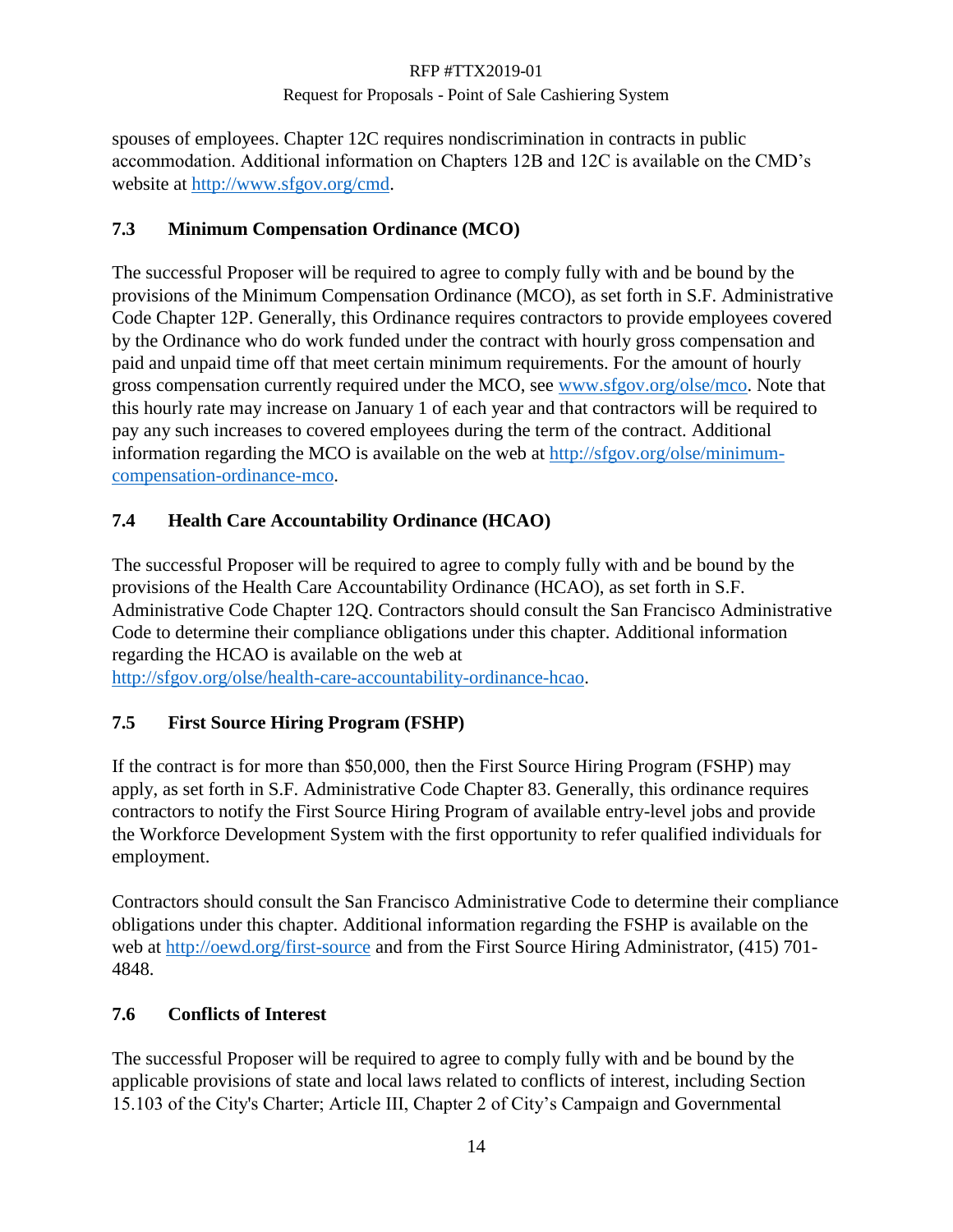#### Request for Proposals - Point of Sale Cashiering System

Conduct Code; and Section 87100 et seq. and Section 1090 et seq. of the Government Code of the State of California. The successful Proposer will be required to acknowledge that it is familiar with these laws; certify that it does not know of any facts that constitute a violation of said provisions; and agree to immediately notify the City if it becomes aware of any such fact during the term of the Agreement.

Individuals who will perform work for the City on behalf of the successful Proposer might be deemed consultants under state and local conflict of interest laws. If so, such individuals will be required to submit a Statement of Economic Interests, California Fair Political Practices Commission Form 700, to the City within ten calendar days of the City notifying the successful Proposer that the City has selected the Proposer.

# <span id="page-16-0"></span>**8.0 PROTEST PROCEDURES**

#### **8.1 Protest of Non-Responsive Determination**

Within five working days of the City's issuance of a notice of non-responsiveness, any firm that has submitted a proposal and believes that the City has incorrectly determined that its proposal is non-responsive may submit a written notice of protest. Such notice of protest must be received by the City on or before the fifth working day following the City's issuance of the notice of nonresponsiveness. The notice of protest must include a written statement specifying in detail each and every one of the grounds asserted for the protest. The protest must be signed by an individual authorized to represent the Proposer, and must cite the law, rule, local ordinance, procedure, or RFP provision on which the protest is based. In addition, the protestor must specify facts and evidence sufficient for the City to determine the validity of the protest.

#### **8.2 Protest of Non-Responsible Determination**

Within five working days of the City's issuance of a notice of a determination of nonresponsibility, a vendor that would otherwise be the lowest responsive Proposer may submit a written notice of protest. The vendor will be notified of any evidence reflecting upon their responsibility received from others or adduced as a result of independent investigation. The vendor will be afforded an opportunity to rebut such adverse evidence and will be permitted to present evidence that the vendor is qualified to perform the contract. Such notice of protest must be received by the City on or before the fifth working day following the City's issuance of the notice of non-responsibility. The notice of protest must include a written statement specifying in detail each and every one of the grounds asserted for the protest. The protest must be signed by an individual authorized to represent the Proposer, and must cite the law, rule, local ordinance, procedure, or RFP provision on which the protest is based. In addition, the protestor must specify facts and evidence sufficient for the City to determine the validity of the protest.

#### **8.3 Protest of Contract Award**